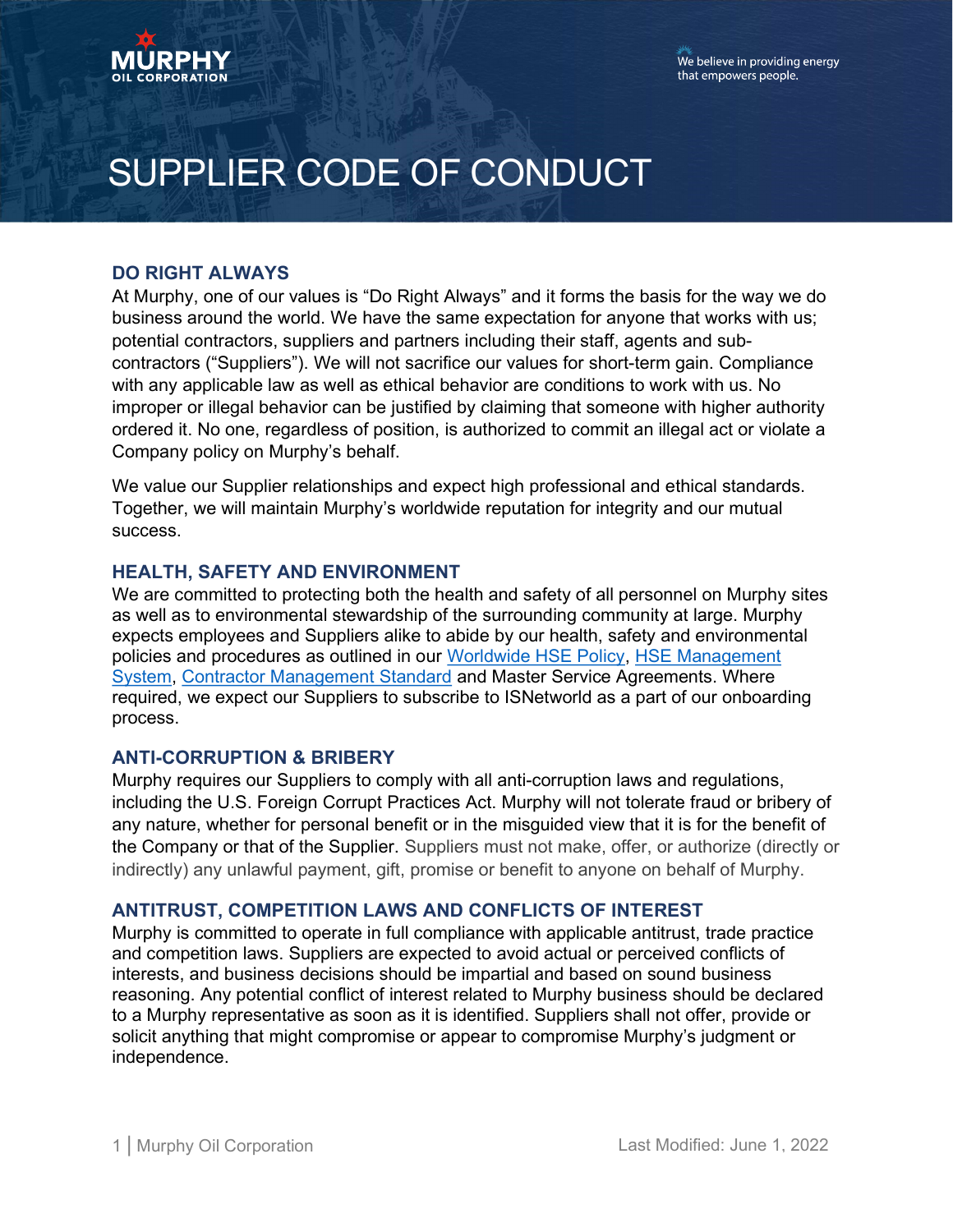## CONFIDENTIAL DATA SECURITY AND PRIVACY

Suppliers must comply with applicable data privacy and information security laws as well as best practices whenever sensitive information is collected, stored, processed, transmitted or shared. Suppliers must safeguard and maintain the confidentiality of all Murphy proprietary information and shall misuse such information or disclose such information to third parties without Murphy written consent. Suppliers are expected to maintain and administer trading policies that prohibit anyone working for them from trading shares in Murphy while they have access to material non-public information. This obligation continues even after the working relationship with Murphy ceases.

# PROPER ASSET USE

Taking care of Murphy resources is the responsibility of all personnel on site. We expect our Suppliers to protect and ensure proper legitimate use of all Murphy assets against theft, loss and misuse. If a Supplier becomes aware of any misuse, theft or loss of Murphy assets, we expect them to promptly raise the issue with Murphy personnel.

# HUMAN RIGHTS & LABOR LAW

Suppliers must protect, respect, and support human rights measures and comply with all relevant human rights laws and regulations. Murphy's Human Rights Policy requires Suppliers to conduct their activities in a manner that complies the United Nations Universal Declaration of Human Rights, which include, but is not limited to:

- refusing to use child labor or forced labor of any kind;
- refusing to tolerate discrimination, harassment, abuse, or retaliation in their workplace;
- complying with all applicable laws and regulations on freedom of association and collective bargaining;
- providing wages, benefits, and working hours that meet or exceed the applicable legal standards, local laws and regulations.

# TRADE LAWS

Our Suppliers must comply with all economic sanctions, embargoes and other trade restrictions related to their work with Murphy.

## COMPLIANCE AUDITS

Suppliers of Murphy may from time to time be subject to audits and assessments for compliance with various obligations. Suppliers shall provide accurate information to Murphy regarding their business activities, corporate structure, financial situation and performance in accordance with applicable contractual provisions, regulations, and prevailing industry practices. Suppliers are expected to act in good faith to improve and/or correct any deficiencies discovered during such an audit.

## PUBLIC DISCLOSURE

Suppliers are not allowed to speak on behalf of Murphy in any manner unless approved in advance and in writing by authorized Murphy personnel.